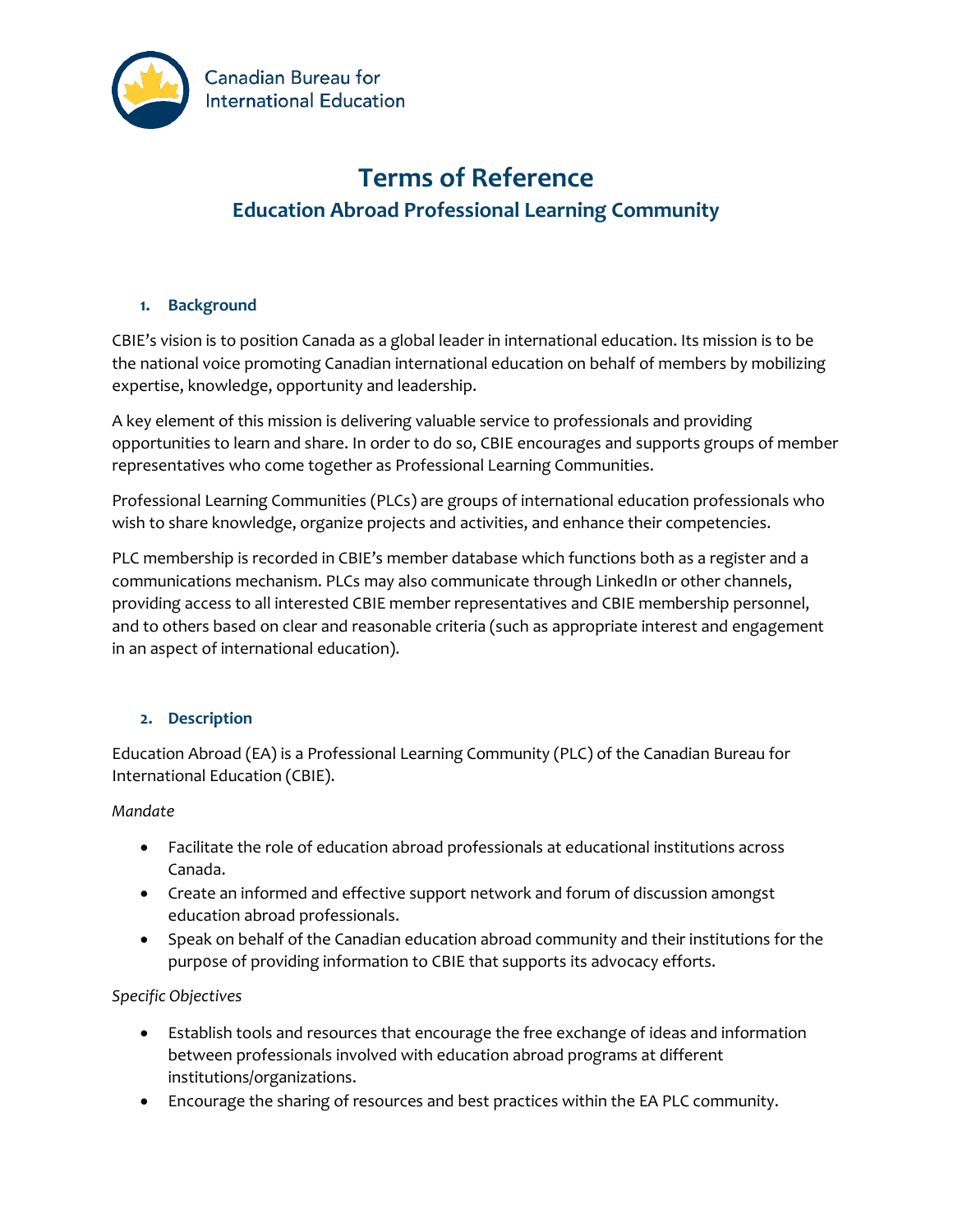- Develop and/or promote education and training for education abroad professionals.
- Support research activities in the field of education abroad.
- Work cooperatively with agencies supporting student mobility.
- Identify and work to address the needs of those facilitating education abroad at our respective institutions.
- Initiate discussion on the development of support services for education abroad programs in Canada.
- Collect and disseminate information that aids with advocacy for financial support for education abroad initiatives.
- Support and promote the internationalization of Canadian campuses through education abroad programs.
- Raise education abroad (in Canada) to a high profile issue within our institutions and organizations, including CBIE and its partners.

#### *Sub-committees:*

The Education Abroad PLC is a global community that in coordination with CBIE will oversee subcommunities that have appointed leads. Sub-communities can be introduced at the request of members or by the global community leadership. Both global and sub-communities would have access to CBIE's membership platform and brand and can host in-person meetings during the conference and at regional meetings.

## *3.* **Summary of Activities**

The EA PLC will provide a written summary of activities to CBIE at the start of each calendar year.

The annual report will include, but not be limited to, the following:

- Members of the leadership team
- Membership numbers
- A summary of activities, including any events, workshops, and/or publications
- An appendix with minutes from annual and regional EA PLC meetings

#### **4. Membership**

Membership in the EA PLCs is open to all international education professionals who are employed at CBIE member institutions. Membership is structured as follows.

#### *EA PLC leadership*

The EA PLC shall have two co-leaders. A call for nominations for EA PLC leadership will be circulated through the online community one month prior to the conference. New leadership will be elected at the in-person meeting at the conference.

If the number of nominated candidates does not exceed the number of available positions, a vote may not be held and CBIE may acclaim nominated candidates.